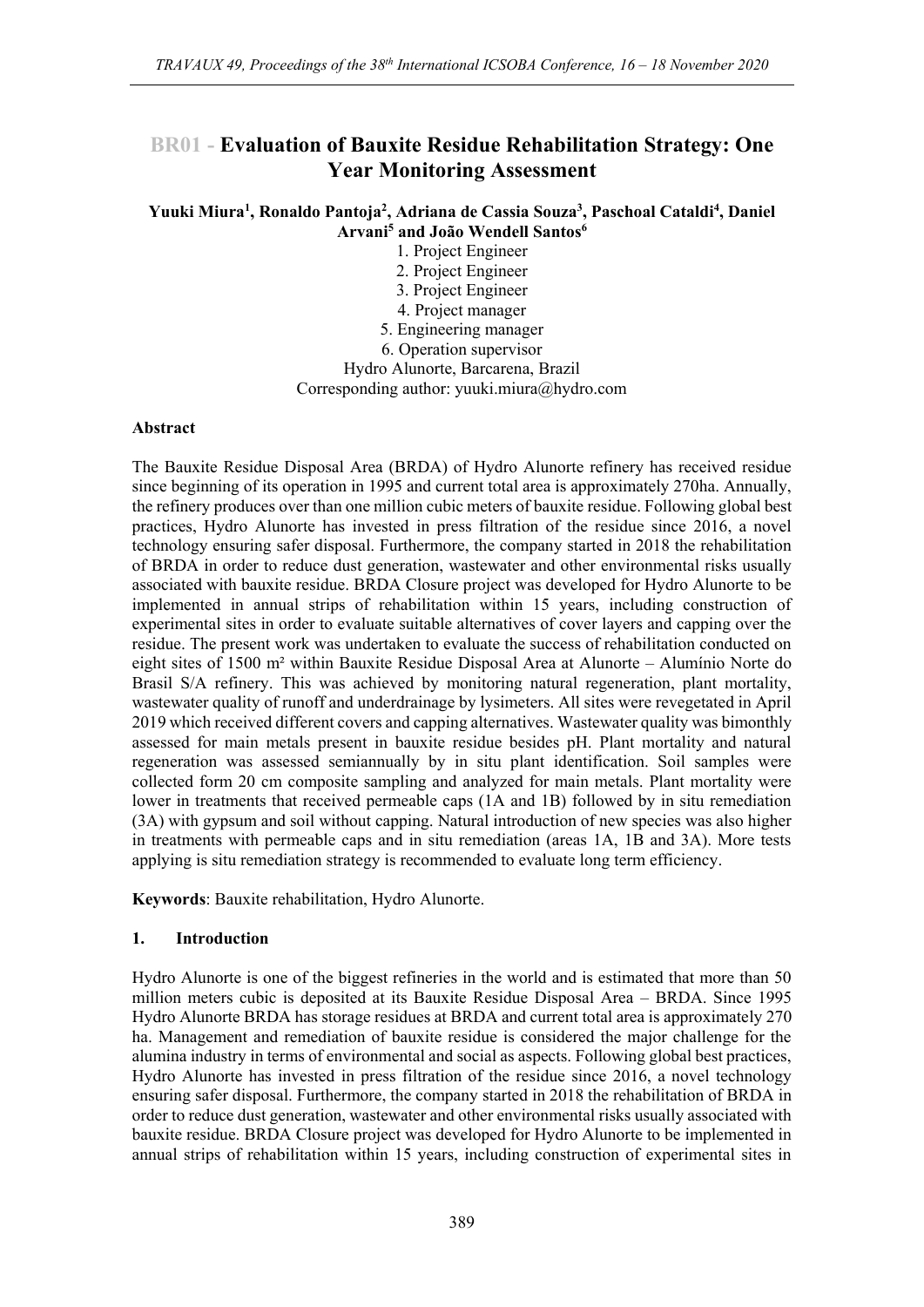order to evaluate suitable alternatives of cover layers and capping over the residue. The closure of BRDA has historically received installation of a cap or cover system below the soil layers for plant growth in order to isolate the underlying bauxite residue from further rainfall generating contaminated leachate. Cover system is made by high density polyethylene, which prevents rainwater infiltration to bauxite residue layers. This impermeabilization consequently avoid water moving upwards with high pH and high alkalinity reaching the roots zone [1]. Capping of bauxite residue ensures that the soil is not contaminated maintaining soil quality thereby plant growth. Some authors have affirmed that cap and cover system do not provide "walk-away" solution for bauxite residue closures, as the geochemical and physical properties remains unchanged [1]. Several work applying in situ remediation in bauxite residue has carried the last decades [2,3,4], however there is not a consensus regarding the methodology. Therefore, despite disagreement in its use, capping system is still considered the safest and fastest method for vegetation cover and environmental impacts mitigation.

To date, two main approaches are employed for tailing management: "cap and store" or "in situ remediation" At in situ remediation, amendments (organic or inorganic) are added to bauxite residue expecting changes in its key physical and chemical properties towards to natural conditions providing a substrate able to sustain vegetation growth. Currently, application of gypsum combined with organic amendments are the most usual remediation approach [5], also microbial application as bioremediation strategy was studied [2]. In both cases results has been successful decreasing pH, salinity and sodicity, decreasing bulk density and increasing aggregation. Application of *in situ* remediation in BRDA closure is only possible when amendments are highly available, low cost and easily accessible, otherwise the closure project might become more expensive than when capping system is applied [6]. In contrast, cap and storage methodology isolate the residue by high density polyethylene liners or impervious layers at the top (eg. compacted clay) followed by soil layers with drainage system at the base to collect and transport the leached. Liners avoid rainfall to reach bauxite residue minimizing the possibilities of contaminated leached (high pH, high salinity and high dissolved metals concentrations) impact surrounding areas. The result of total insulation of the residue is that the leached has contact only with soil layers generating leached within the limits of environmental legislation. Also, installation cost of rehabilitation methodology is an important factor that must be considered. Generally, capping the residue increase the cost of rehabilitation compared to in situ remediation due to costs of liners and following layers and drainage system. However, if amendments are costly due to transport or difficulties to be obtained in situ remediation may become as expensive as capping and store method.

Reduce environmental risk of bauxite residue by addressing high alkalinity and salinity of dust and leached are the major challenges of tailings closure projects. Permeable caps have been demonstrated positive effects on vegetation establishment in bauxite residue [6]. However, few works have demonstrate the effects of total and partial insulation of bauxite residue in leached and vegetation growth to date. Effects on vegetation and leached will depend on capping insulation capacity and compaction of over layers. For example, high density polyethylene liners isolate completely the bauxite residue whereas geotextile isolate partially permitting infiltration of rainfall.

The present work was undertaken to evaluate the success of rehabilitation conducted on eight sites of 1500m² within Bauxite Residue Disposal Area at Alunorte – Alumínio Norte do Brasil S/A refinery. This was achieved by monitoring natural regeneration, plant mortality, wastewater quality of runoff and underdrainage by lysimeters. All sites were revegetated in April 2019 which received different capping alternatives and amendments. Wastewater quality was bimonthly assessed for main trace elements present in bauxite residue besides pH and Electrical Conductivity. Plant mortality and natural regeneration was assessed semiannually by in situ plant identification. Geotechnical data from piezometers were investigated bimonthly in order to assess